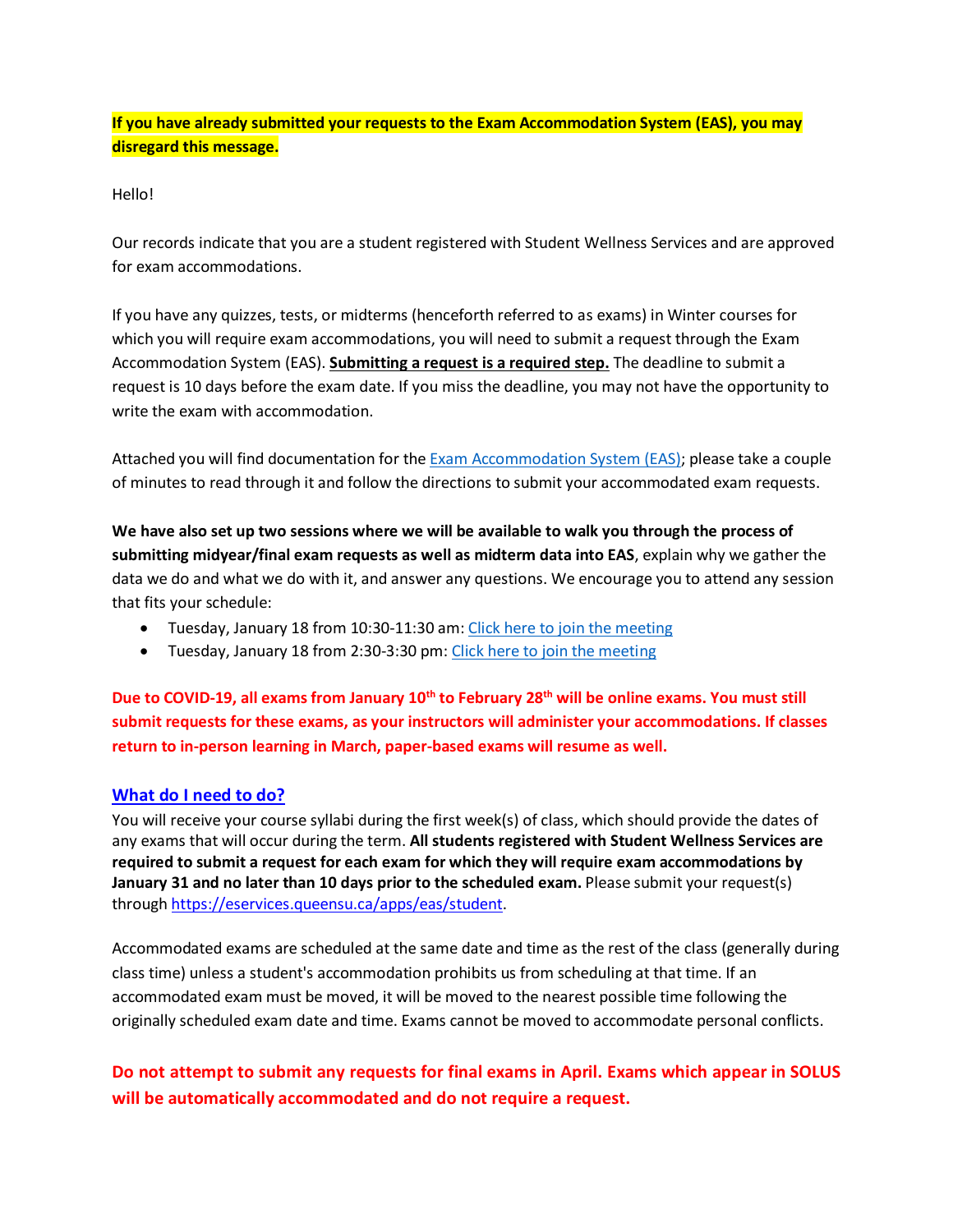#### **Administration of Accommodated Exams**

**Paper-based Exams** – **Paper-based exams will only take place after February 28th, if a return-tocampus is allowed.** The Exams Office will administer exams for students with one or more of the following accommodations:

- Private room
- 45 minutes *or more* of extra time per 1-hour exam
- Access to a computer

NOTE: All of these accommodations are eligible for Exams Office administration even if you do not intend to use all of your approved accommodations (e.g., You do not intend to use a computer for a math-based or multiple-choice exam but require your extra time).

You will be writing in-person in one of the accommodated venues (Mitchell Hall or Gordon Hall). Details of your accommodated exam will be published to EAS the week prior to your exam:

- If you have an exam on a Monday or Tuesday, the details will be published on the Wednesday prior.
- If you have an exam on a Wednesday, Thursday or Friday, the details will be published on the Friday prior.

#### Cancellation Policy

If you do not require an accommodation that you have requested, you must **email** [exams@queensu.ca](mailto:exams@queensu.ca) and include your name, student number, and the exam details for the accommodated exam you wish to cancel (course code, section, date and time of the exam). Students are solely responsible for making this cancellation to the Exams Office. For each late cancellation (less than 24 hours) and/or failure to appear, you will be subject to a charge of \$45.

NOTE: If you are not approved for one of the eligible accommodations (private room, access to a computer, 45 mins or more of extra time per 1-hour exam), your instructor will be administering your accommodated exam. **Submitting a request is still a required step** as your accommodations will be communicated to your instructor. Please refer to information from your instructor regarding your arrangements. If you have not received any communication regarding accommodations at least 5 days prior to your exam, please contact your instructor.

**Online Exams** – The Exams Office is unable to administer online exams in our accommodated venues. **Submitting a request is still a required step** as your accommodations will be communicated to your instructor. Please refer to information from your instructor regarding your arrangements (e.g. email, onQ announcement, etc.). If you have not received any communication regarding accommodations at least 5 days prior to your exam, please contact your instructor.

If the exam has a window of completion, the exam date of your request should be the starting date of the window. For example, if your exam has a 3-day window of completion starting on February 1, the exam date of your request would be February 1.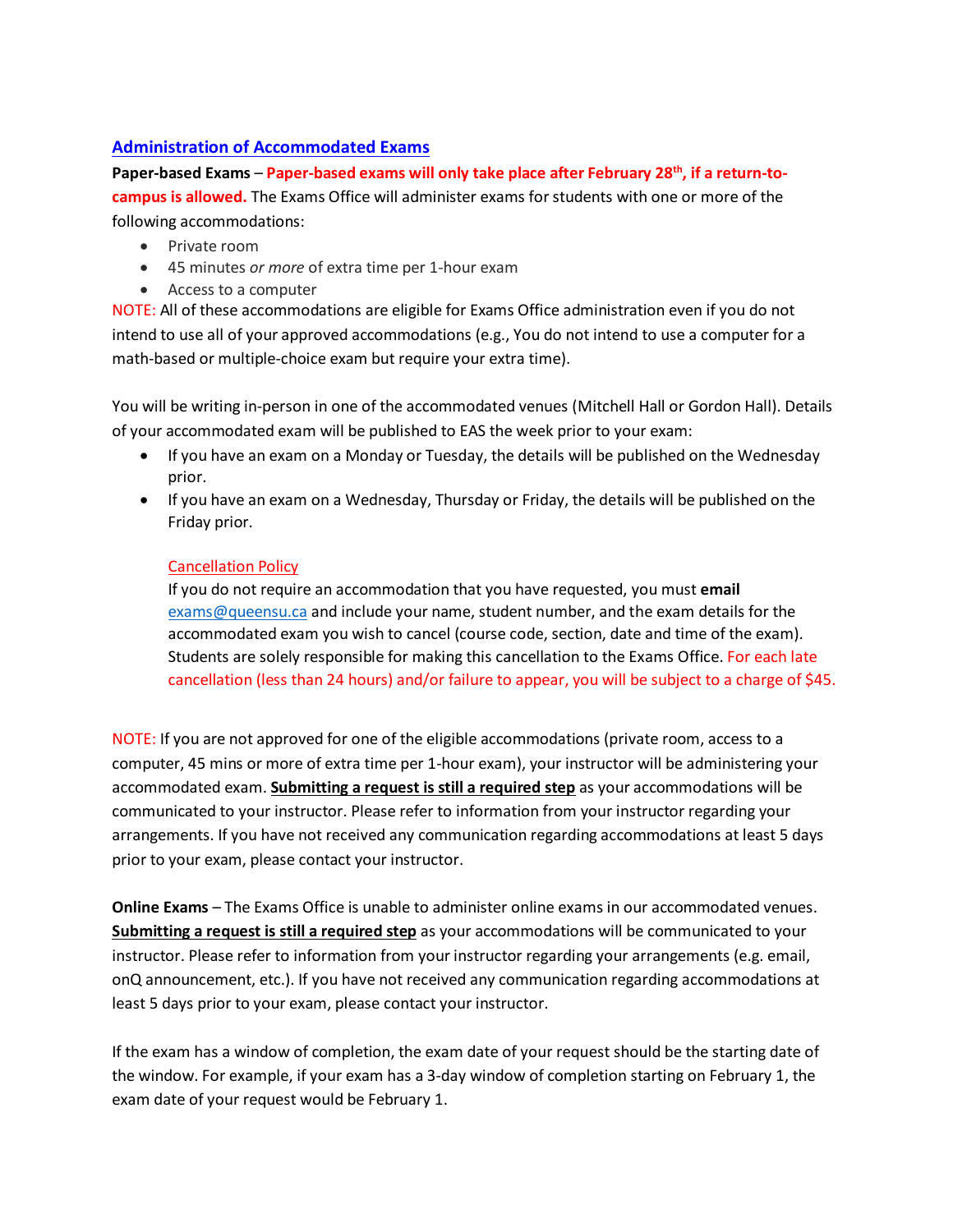**Instructor-Administered Exams** – Some instructors choose to administer their own accommodated exams and that information will be posted to the EAS Portal as soon as it is received. In these cases, if you have not already done so, contact your instructor and provide a copy of your Letter of Accommodation no later than 10 days before your exam to receive accommodation.

#### *Check EAS regularly to ensure you have the most up-to-date information.*

Further information about accommodated exams can be found at [http://queensu.ca/registrar/exams/accommodations-SWS.](http://queensu.ca/registrar/exams/accommodations-SWS)

Accommodated exams will be subject to the COVID-19 health & safety protocols outlined at [https://www.queensu.ca/safereturn/health-safety.](https://www.queensu.ca/safereturn/health-safety)

If you have any questions, please contact us at [exams@queensu.ca.](mailto:exams@queensu.ca)

Thank you,

Exams Team | Office of the University Registrar Queen's University | 74 Union St. - Gordon Hall, Suite 110 | Kingston, ON - K7L 3N6 613-533-2101 [| queensu.ca/registrar/exams](http://www.queensu.ca/registrar/exams) | Hours of operation: 8:30-12 / 1-4:30

Queen's University is situated on traditional [Anishinaabe and Haudenosaunee Territory](https://www.queensu.ca/encyclopedia/t/traditional-territories)

This message may contain confidential and privileged information. If it has been sent to you in error, please reply to advise the sender of the error and then immediately delete this message.

Queen's is committed to an inclusive campus community. All communications from our department are available in alternate formats upon request.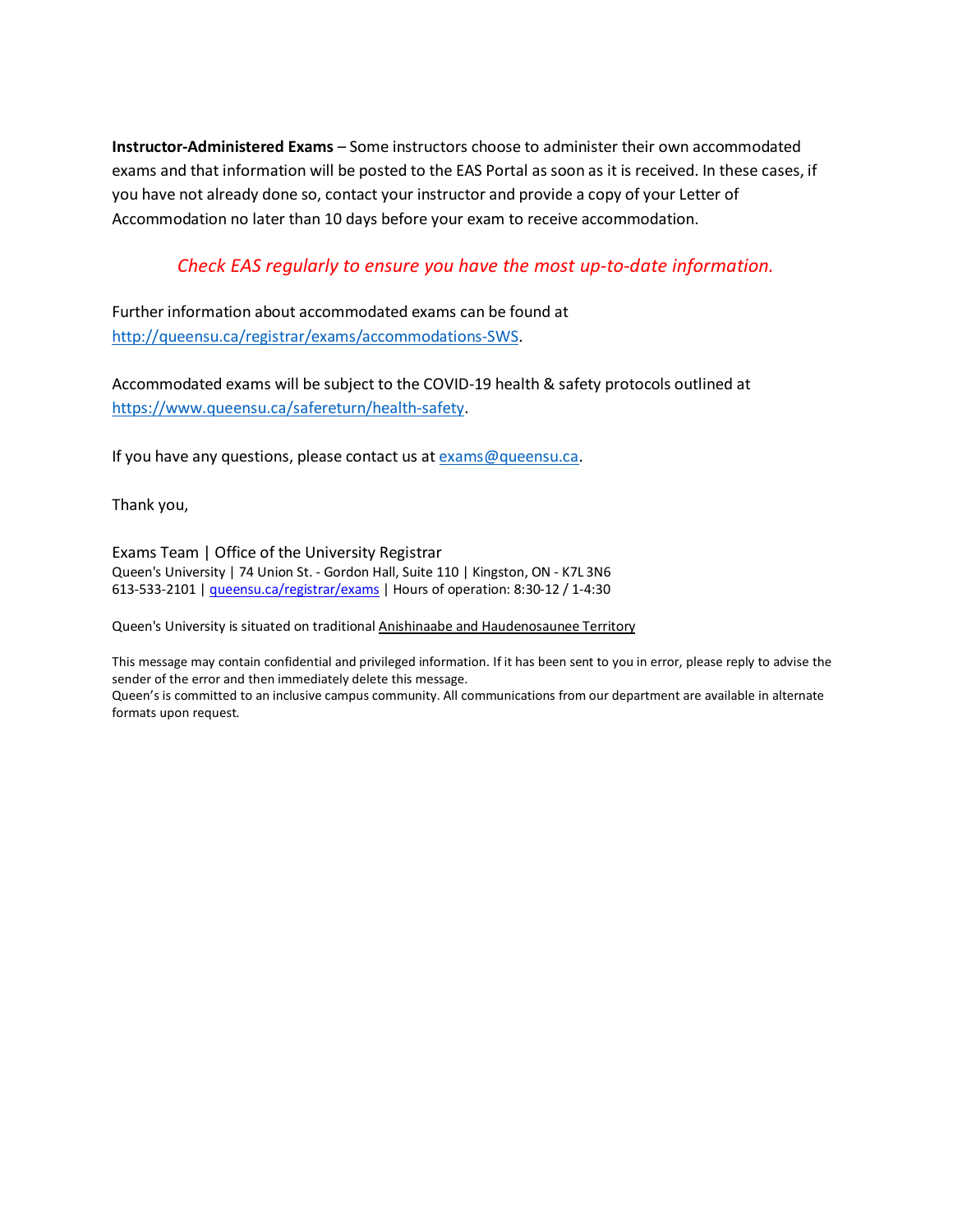

# Exam Accommodation System (EAS)

# Student Guideline

Created by: The Exams Office Updated: December 2021

For January 2022 to February 2022, the Exams Office will **not** be administering any inperson exams as per the University's [announcement](https://www.queensu.ca/safereturn/queens-transitions-remote-delivery-january-february-2022) to transition to remote course delivery.

Further communication will be sent out to departments and faculties should the University decide to transition back in-person course delivery.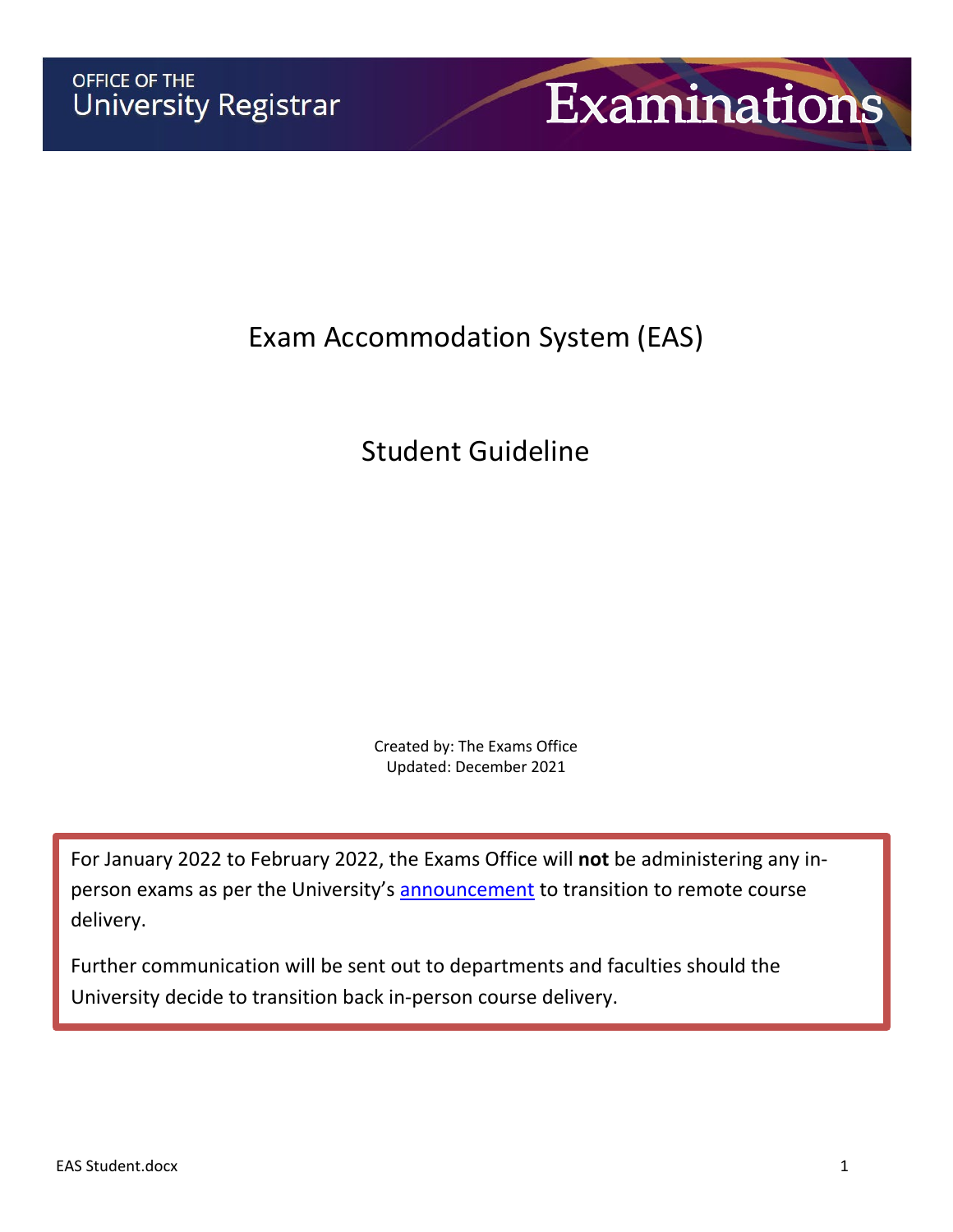# **Contents**

#### <span id="page-4-0"></span>**Overview**

Within the Exam Accommodation System (EAS), *exam* refers to any quiz, test, or midterm.

The Exams Office uses EAS to manage accommodations for exams during the term: September 7 – December 3, 2021 (Fall) and January 10 – April 8, 2022 (Winter). This provides a portal for instructors to enter details of planned exams and a portal for students registered with Student Wellness Services to request accommodations for their exams. The Exams Office collates this data along with students' accommodation requirements and schedules all exams accordingly. Depending on the student's accommodations and the format of the exam, the exam may be administered by either the Exams Office or the instructor.

The Exams Office administers in-person accommodated exams for students approved for a private room, 45 minutes or more of extra time per 1-hour exam, or access to a computer. For all other accommodations and online exams, the Exams Office will provide accommodation information to the instructor for implementation.

If you have any exams for which you will require accommodation, you will need to submit a request through the EAS Portal. **Submitting a request is a required step.** The deadline to submit a request is 10 days before the exam date. **If you miss the deadline, you may not have the opportunity to write the exam with accommodation.**

# **For any final exam that appears in your SOLUS exam schedule, accommodations do not require a request and will be made automatically for all students who have an active registration with Student Wellness Services.**

Accommodated exams are scheduled at the same date and time as the rest of the class (generally during class time) unless a student's accommodation prohibits us from scheduling at that time. If an accommodated exam must be moved, it will be moved to the nearest possible time following the originally scheduled exam date and time. Exams cannot be moved for personal conflicts.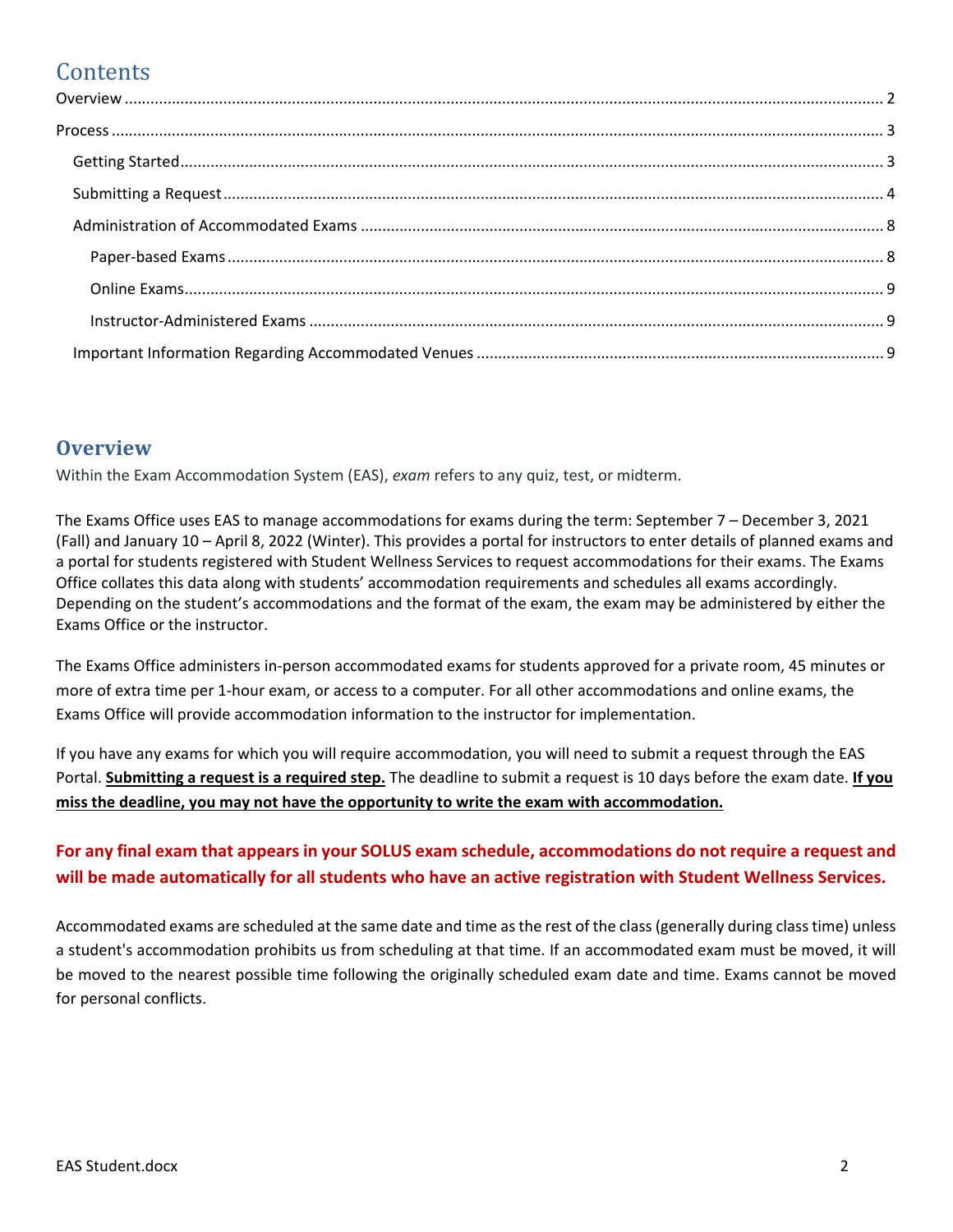# <span id="page-5-0"></span>**Process**

- 1. Login to **EAS**
- 2. For each course:
	- a. enter exam dates for the entire term, *OR*
	- b. accept exam dates already visible (as submitted by the instructor)
- 3. If it is indicated the exam is being administered by the instructor, contact them and provide a copy of your Letter of Accommodation no later than 10 days prior to the exam date
- 4. Check back regularly to stay up to date on your scheduled accommodated exams

# <span id="page-5-1"></span>**Getting Started**

You will receive your course syllabi during the first week(s) of class, which should provide the dates of any exams that will occur during the term. **Please submit a request for each exam for which you will require accommodation by September 30 (Fall)/January 31 (Winter) and no later than 10 days prior to the scheduled exam.** 

**Submitting a request is a required step.** Depending on your accommodations and the format of the exam, your exam will be administered by the Exams Office or your instructor. If your exam is being administered by your instructor, your accommodations will be communicated to them for implementation.

**Do not attempt to submit any requests for final exams in December/April. Exams which appear in SOLUS by Thanksgiving (Fall)/Family Day (Winter) will be automatically accommodated and do not require a request.**

Login to the Exam Accommodation System (EAS) at https://eservices.queensu.ca/apps/eas/student, using your NetID and password. The system is only available to current students at Queen's University.

Once logged in, you will arrive at the Dashboard. From the Dashboard, you will be able to enter requests for accommodated exam(s). You will find important information about accommodated exams here as well. Note your personal information and current term is located on the left-hand side.

| <b>Exam accommodations</b>         |                                                                                                               |         |
|------------------------------------|---------------------------------------------------------------------------------------------------------------|---------|
|                                    | + New Request                                                                                                 | Log out |
|                                    |                                                                                                               |         |
| Personal Info                      | <b>+ Information about Accommodated Exams</b>                                                                 |         |
|                                    | + How Accommodated Exams are Scheduled                                                                        |         |
| <b>BASC</b>                        | + How to Cancel an Accommodated Exam                                                                          |         |
|                                    | + Accommodations for Final Exams                                                                              |         |
| <b>Study Period</b><br>Summer 2021 | My Accommodation Requests                                                                                     |         |
|                                    | <b>Submitted Requests</b>                                                                                     |         |
|                                    | You currently do not have a submitted accommodation request this term. Click + New<br>Request to get started. |         |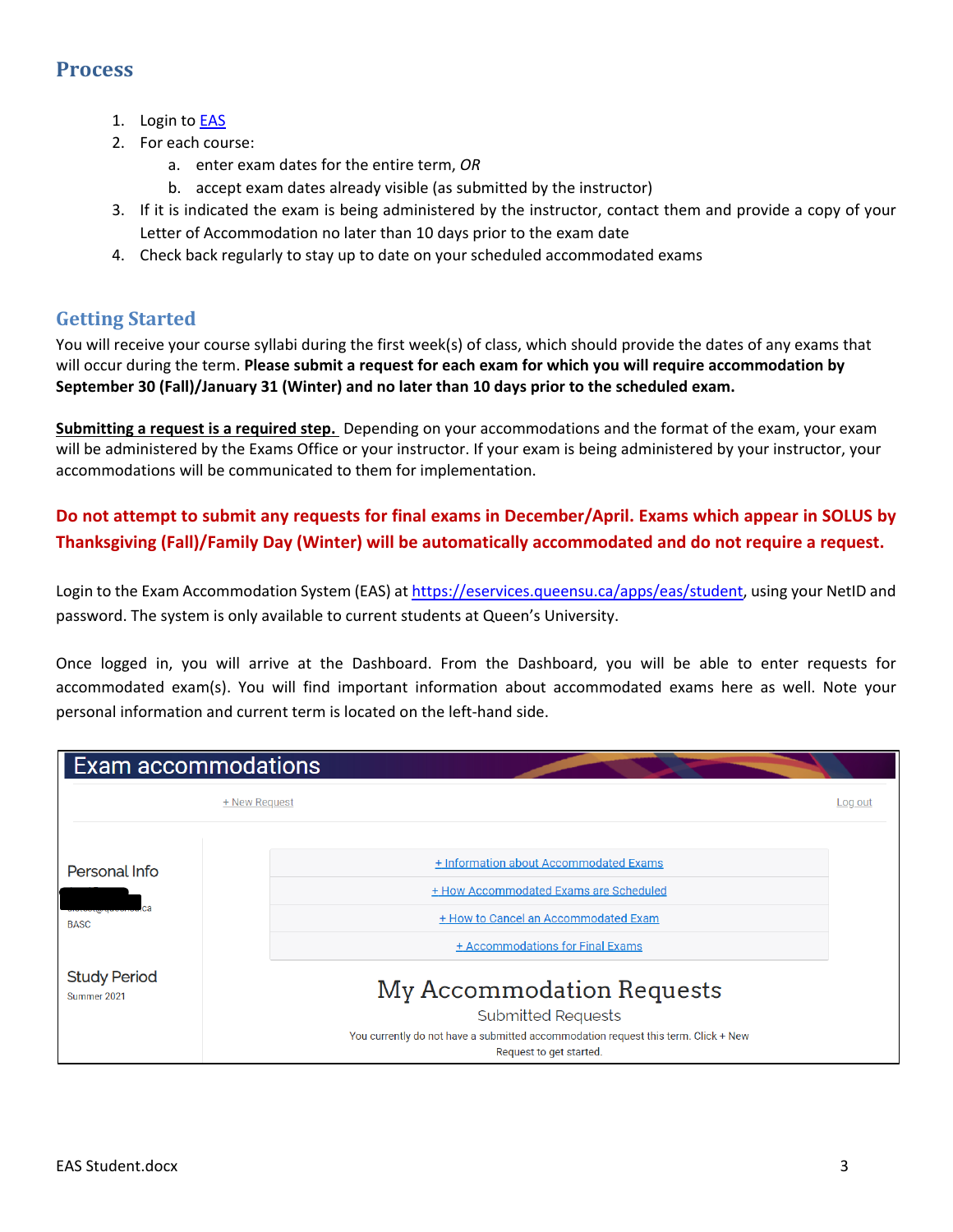# <span id="page-6-0"></span>**Submitting a Request**

*NOTE: At any time during the submission of a new request, you may return to the Dashboard by selecting HOME at the top.*

Select **+NEW REQUEST** at the top.



You will be taken to the submission page to enter a new request.

Using the **Course-Section** drop-down, select your course from the list. If the course does not appear, select **Other**. You must enter the course and section.

Once a course is selected, the instructor name(s) will populate. Select the correct instructor. If the Instructor does not appear, select **Other** and enter the instructor's name.

| New Request<br><b>Course-Section</b> (Required)                                                                                                            | New Request<br>Course - Section (Required)                                                                            |
|------------------------------------------------------------------------------------------------------------------------------------------------------------|-----------------------------------------------------------------------------------------------------------------------|
| Select course                                                                                                                                              | POLS211-005<br>$\checkmark$ $\checkmark$                                                                              |
| Select course<br>GNDS280-001<br>TTCU325-001<br>Other<br>POLS211-001<br>POLS211-005<br>POLS327-001<br>POLS434-001<br>Test Date(s) (Required - at least one) | <b>Instructor</b><br>(Required)<br><b>Elizabeth Baisley</b><br>Select instructor<br><b>Elizabeth Baisley</b><br>Other |
| 1<br>2<br>Add date                                                                                                                                         | 2<br>Add date                                                                                                         |
| Submit accommodation request                                                                                                                               | Submit accommodation request                                                                                          |

Enter the exam date(s) for which you require accommodation this term, for the course selected. These must be entered as YYYY-MM-DD. You can remove any date from the list by selecting the X to the right of the date.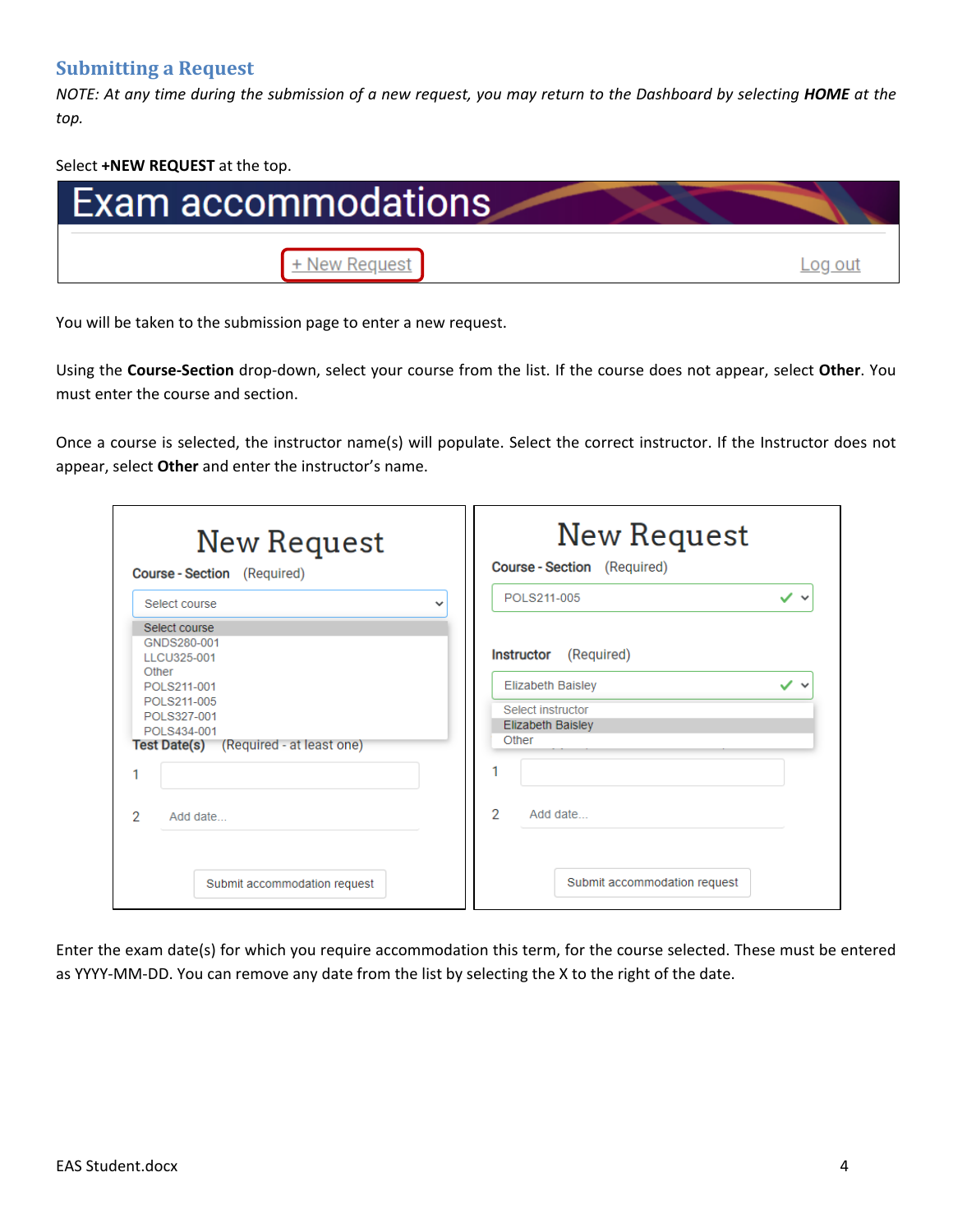|                | New Request                            |                           | New Request<br>Course - Section (Required)    |
|----------------|----------------------------------------|---------------------------|-----------------------------------------------|
|                | Course - Section (Required)            |                           | $\checkmark$ $\checkmark$<br>Other            |
|                | POLS211-001                            | ✓╰                        | <b>Specify Course - Section</b><br>(Required) |
|                |                                        |                           | MATH369-001<br>✓                              |
|                | (Required)<br>Instructor               |                           |                                               |
|                | <b>Elizabeth Baisley</b>               | $\checkmark$ $\checkmark$ | (Required)<br><b>Instructor</b>               |
|                |                                        |                           | $\checkmark$ $\checkmark$<br>Other            |
|                | Test Date(s) (Required - at least one) |                           | Specify Instructor (Required)                 |
| 1              | 2021-07-30<br>✓                        | $\times$                  | John Smith<br>✓                               |
| $\overline{2}$ | ✓<br>2021-08-05                        | $\times$                  | Test Date(s) (Required - at least one)        |
| 3              | Add date                               |                           | 1<br>2021-07-28<br>✓                          |
|                |                                        |                           | 2<br>Add date                                 |
|                | Submit accommodation request           |                           | Submit accommodation request                  |

If you have missed any required fields, or input the information in an invalid format, you will be prompted to correct the information.

|   | Other                                                                             |   |
|---|-----------------------------------------------------------------------------------|---|
|   | Specify Course - Section (Required)                                               |   |
|   | <b>MATH 369</b>                                                                   | × |
|   | Invalid course-section format (Expected format is<br>MUSC123-001 or MUSC123A-001) |   |
|   | Instructor<br>(Required)                                                          |   |
|   | Other                                                                             |   |
|   |                                                                                   |   |
|   | Specify Instructor (Required)                                                     |   |
|   | Please specify an instructor                                                      | × |
|   | <b>Test Date(s)</b> (Required - at least one)                                     |   |
| 1 | July 28<br>×                                                                      |   |
|   | Date is in incorrect format, must be YYYY-MM-DD                                   |   |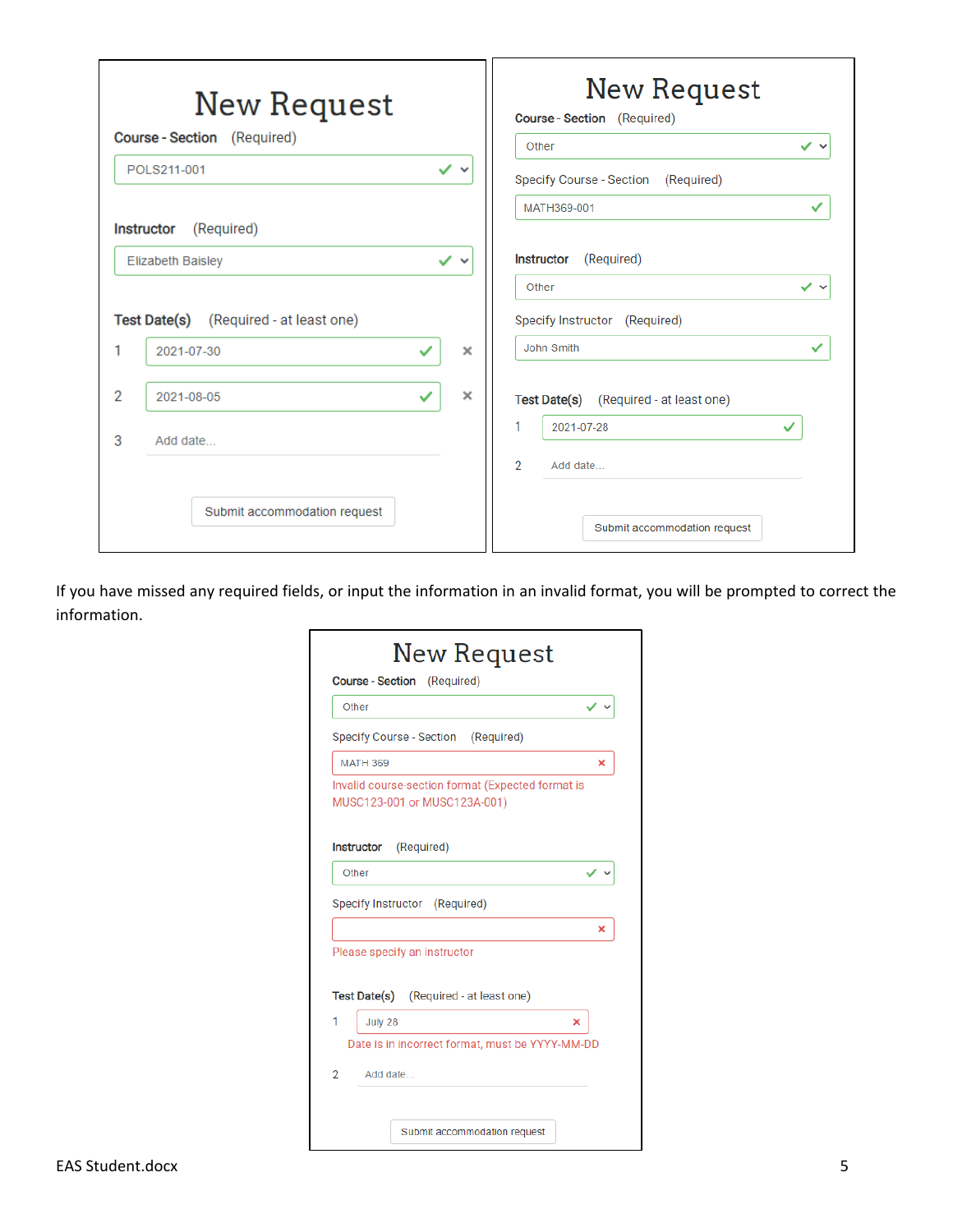When everything is correct, select **Submit accommodation request** at the bottom. You will be redirected to the Dashboard, where you can see all submitted requests.

|              |                              | My Accommodation Requests<br><b>Submitted Requests</b>                              |
|--------------|------------------------------|-------------------------------------------------------------------------------------|
| Course       | Original<br><b>Exam Date</b> | <b>Accommodated Exam</b><br>Details                                                 |
| POI S211-001 | 2021-07-30                   | Pending                                                                             |
|              | 2021-08-05                   | Pending                                                                             |
| MATH369-001  | 2021-07-28                   | Instructor-administered: Send your<br>Letter of Accommodation to your<br>instructor |
|              |                              |                                                                                     |

Repeat the process above for all courses for which you require an accommodated exam this term.

If an Instructor has submitted exam information in advance of your request, you will have courses listed under **Action Required**. In these cases, you do not need to submit the exam information as you did under **+New Request**. Click **View Details** for a course and you will see a list of exam dates for that course.

|             | <b>Action Required</b>                               |                     |
|-------------|------------------------------------------------------|---------------------|
| Course      | <b>Dates</b>                                         | <b>Actions</b>      |
| POLS211-001 | 2021-08-05<br>2021-08-08<br>2021-08-10<br>2021-08-12 | <b>View Details</b> |
| GNDS280-001 | 2021-07-28                                           | <b>View Details</b> |
| POLS327-001 | 2021-07-30<br>2021-08-02                             | <b>View Details</b> |

By default, they are all selected; if you do not require accommodation for a particular exam, uncheck the checkmark to deselect.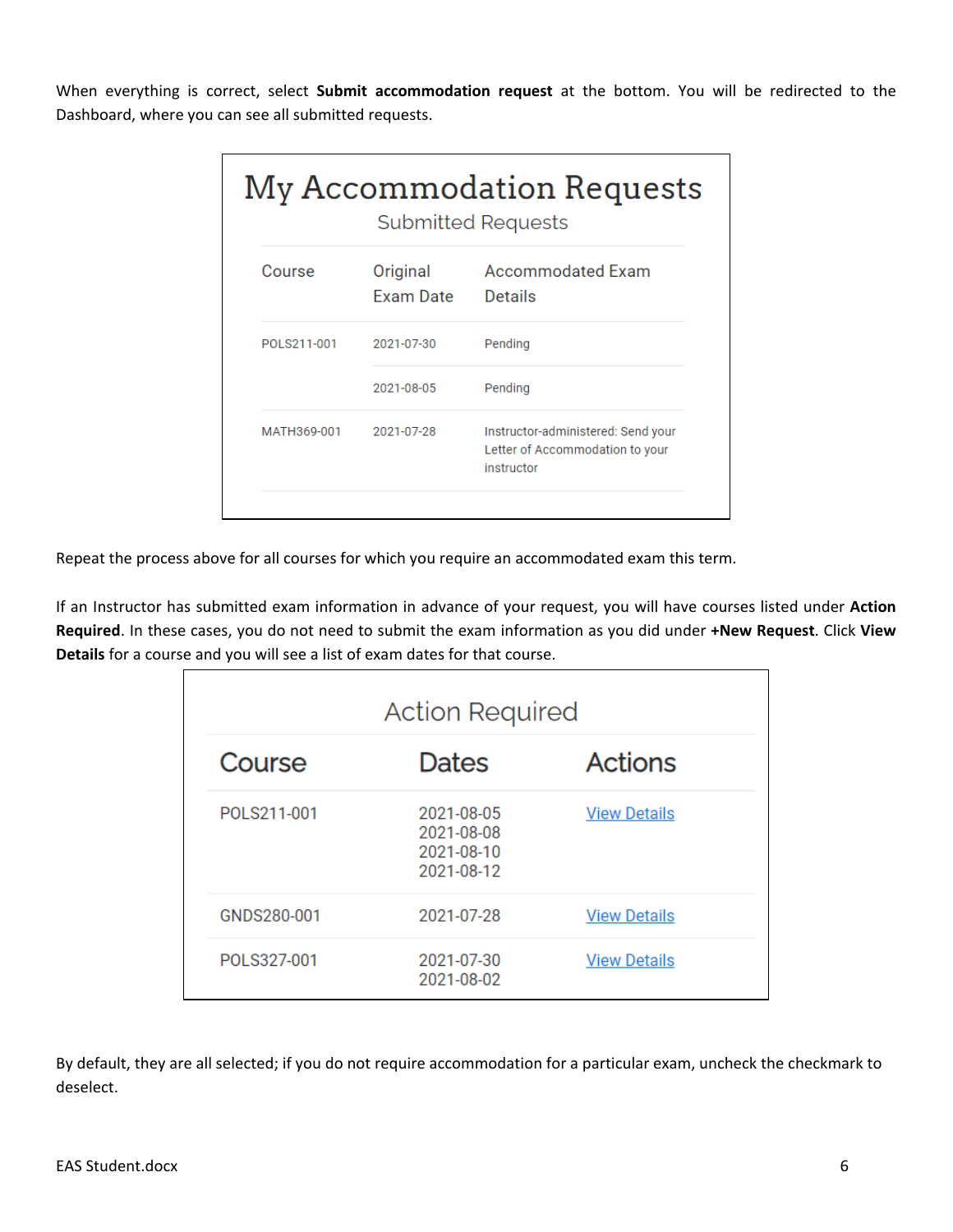|                | <b>Course - Section</b>  | <b>New Request</b>                     |                      |                | <b>New Request</b><br><b>Course - Section</b> |  |
|----------------|--------------------------|----------------------------------------|----------------------|----------------|-----------------------------------------------|--|
|                | POLS211-001              |                                        |                      |                | POLS211-001                                   |  |
|                | <b>Instructor</b>        |                                        |                      |                | <b>Instructor</b>                             |  |
|                | <b>Elizabeth Baisley</b> |                                        |                      |                | <b>Elizabeth Baisley</b>                      |  |
|                |                          | Test date(s) (Required - at least one) |                      |                | Test date(s) (Required - at least one)        |  |
| 1              |                          | 2021-08-05                             | $\blacktriangledown$ | 1              | ✓<br>2021-08-05                               |  |
|                |                          |                                        |                      |                |                                               |  |
| $\overline{2}$ |                          | 2021-08-08                             | $\blacktriangledown$ | $\overline{2}$ | 2021-08-08                                    |  |
|                |                          |                                        |                      |                |                                               |  |
| 3              |                          | 2021-08-10                             | ☑                    | 3              | ✔<br>2021-08-10                               |  |
|                |                          |                                        |                      |                |                                               |  |
| 4              |                          | 2021-08-12                             | $\blacktriangledown$ | 4              | 2021-08-12                                    |  |
|                |                          |                                        |                      |                |                                               |  |
|                |                          |                                        |                      |                |                                               |  |
|                |                          | Submit accommodation request           |                      |                | Submit accommodation request                  |  |

When you have selected which exam dates you require accommodation for, click **Submit accommodation request**. You will be redirected to the Dashboard and will see that course listed under **Submitted Requests**.

| My Accommodation Requests<br><b>Submitted Requests</b> |                       |                                                                                  |  |  |
|--------------------------------------------------------|-----------------------|----------------------------------------------------------------------------------|--|--|
| Course                                                 | Original Exam<br>Date | <b>Accommodated Exam Details</b>                                                 |  |  |
| POLS211-001                                            | 2021-07-30            | Pendina                                                                          |  |  |
|                                                        | 2021-08-05            | Pending                                                                          |  |  |
|                                                        | 2021-08-10            | Pending                                                                          |  |  |
| GNDS280-001                                            | 2021-07-28            | Pending                                                                          |  |  |
| POI S327-001                                           | 2021-08-02            | Pending                                                                          |  |  |
| MATH369-001                                            | 2021-07-28            | Instructor-administered: Send your Letter of<br>Accommodation to your instructor |  |  |

EAS Student.docx 7 Changes cannot be made once an entry has been submitted. If you need to change any information, please contact [exams@queensu.ca.](mailto:exams@queensu.ca)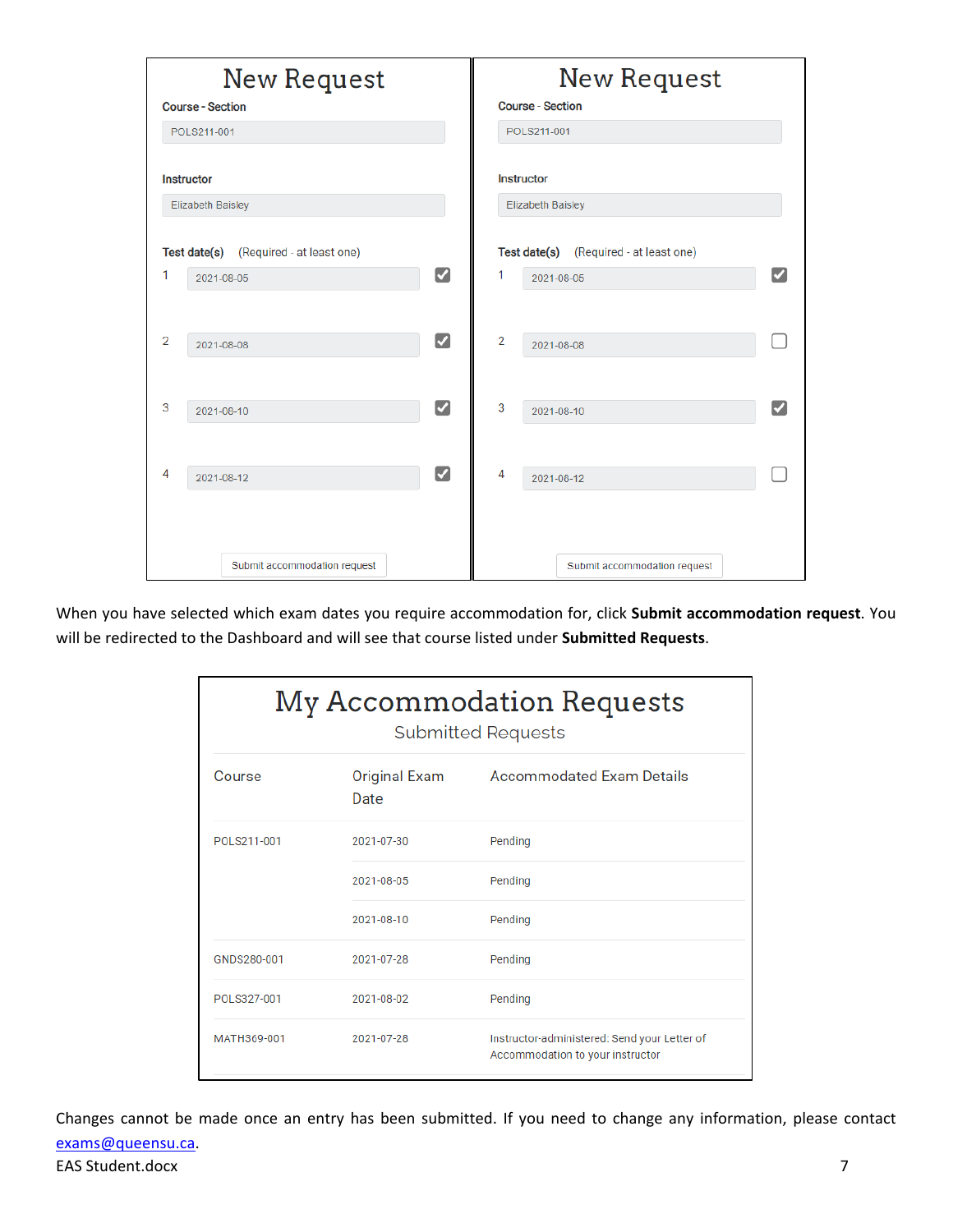You will receive a confirmation email for each course for which you have submitted an accommodated exam request. If you did not receive the confirmation email, check the EAS Dashboard to verify your accommodation request is listed. It is possible the email is in your junk and clutter folder. Emails will only be sent to your Queen's email.

# <span id="page-10-0"></span>**Administration of Accommodated Exams**

For January 2022 to February 2022, the Exams Office will **not** be administering any inperson exams as per the University's [announcement](https://www.queensu.ca/safereturn/queens-transitions-remote-delivery-january-february-2022) to transition to remote course delivery.

Further communication will be sent out to departments and faculties should the University decide to transition back in-person course delivery.

#### <span id="page-10-1"></span>**Paper-based Exams**

The Exams Office will administer exams for students with one or more of the following accommodations:

- Private room
- 45 minutes *or more* of extra time per 1-hour exam
- Access to a computer

NOTE: All of these accommodations are eligible for Exams Office administration even if you do not intend to use all of your approved accommodations (e.g. You do not intend to use a computer for a math-based or multiple-choice exam but require your extra time).

You will be writing in-person in one of the accommodated venues (Mitchell Hall or Gordon Hall). Details of your accommodated exam will be posted to EAS the week prior to your exam:

- If you have an exam on a Monday or Tuesday, the details will be posted on the Wednesday prior.
- If you have an exam on a Wednesday, Thursday or Friday, the details will be posted on the Friday prior.

| My Accommodation Requests<br><b>Submitted Requests</b> |                           |                                                                    |  |  |
|--------------------------------------------------------|---------------------------|--------------------------------------------------------------------|--|--|
| Course                                                 | <b>Original Exam Date</b> | <b>Accommodated Exam Details</b>                                   |  |  |
| POLS211-002                                            | 2021-08-06                | 2021-08-06 9:00 AM-9:53 AM Rm 300 Mitchell Hall - semi-<br>private |  |  |

#### *Cancellation Policy*

If you do not require an accommodation that you have requested, you must **email** [exams@queensu.ca](mailto:exams@queensu.ca) and include your name, student number, and the exam details for the accommodated exam you wish to cancel (course code, section, date and time of the exam). Students are solely responsible for making this cancellation to the Exams Office. Late cancellation (less than 24 hours) and/or failure to appear will result in a charge of \$45.

NOTE: If you are not approved for one of the eligible accommodations (private room, access to a computer, 45 mins or more of extra time per 1-hour exam), your instructor will be administering your accommodated exam. **Submitting a request is still a required step** as your accommodations will be communicated to your instructor. Please refer to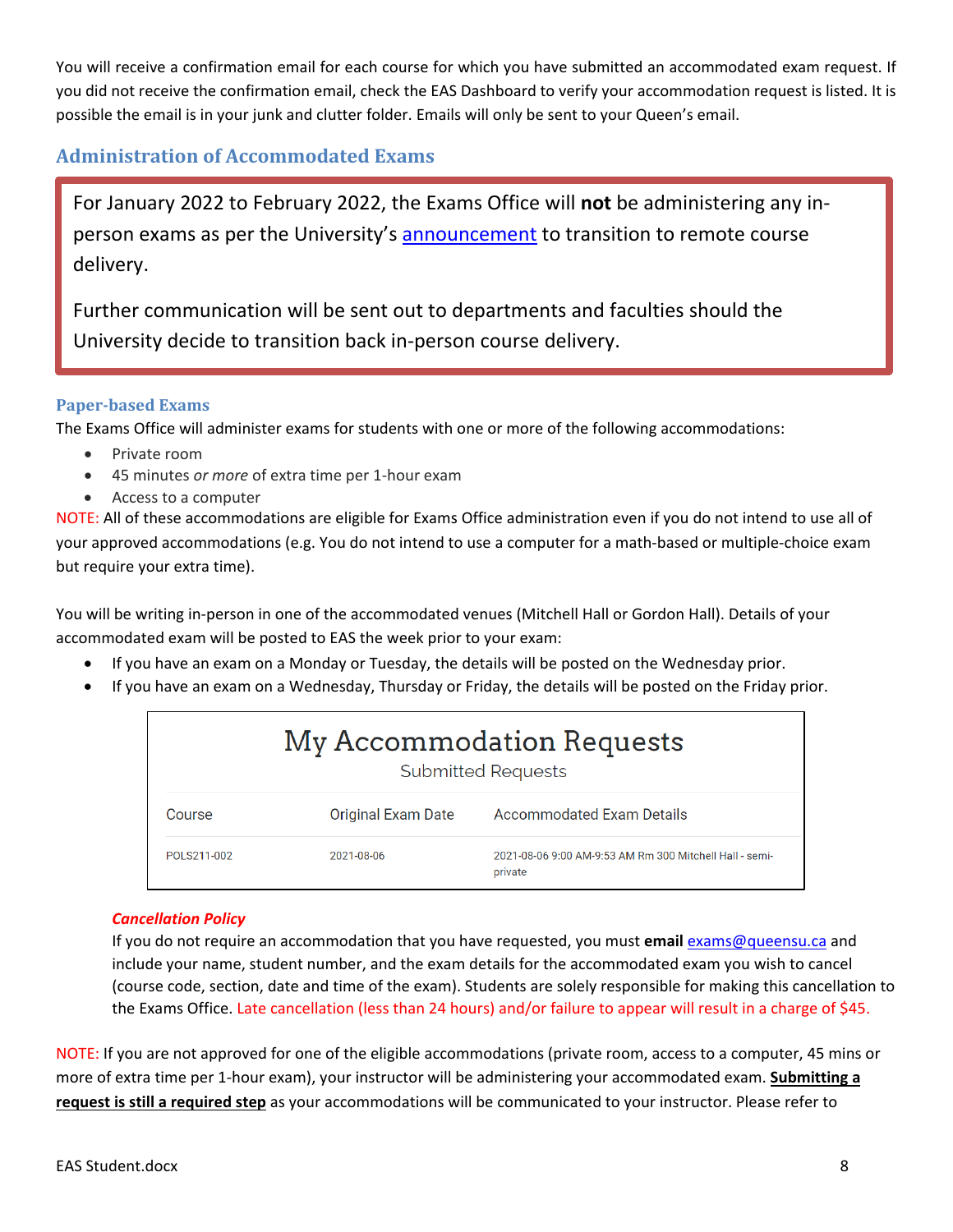information from your instructor regarding your arrangements. If you have not received any communication regarding accommodations at least 5 days prior to your exam, please contact your instructor.

| My Accommodation Requests<br><b>Submitted Requests</b> |            |                                               |  |
|--------------------------------------------------------|------------|-----------------------------------------------|--|
| Course                                                 |            | Original Exam Date Accommodated Exam Details  |  |
| POLS211-002                                            | 2021-08-06 | Paper-based: Instructor will be administering |  |

#### <span id="page-11-0"></span>**Online Exams**

The Exams Office is unable to administer online exams in our accommodated venues. **Submitting a request is still a required step** as your accommodations will be communicated to your instructor. Please refer to information from your instructor regarding your arrangements (e.g. email, onQ announcement, etc.). If you have not received any communication regarding accommodations at least 5 days prior to your exam, please contact your instructor.

| My Accommodation Requests<br><b>Submitted Requests</b>                  |            |                                          |  |  |
|-------------------------------------------------------------------------|------------|------------------------------------------|--|--|
| <b>Accommodated Exam Details</b><br><b>Original Exam Date</b><br>Course |            |                                          |  |  |
| POLS211-002                                                             | 2021-08-06 | Online: Instructor will be administering |  |  |

#### <span id="page-11-1"></span>**Instructor-Administered Exams**

Some instructors choose to administer their own accommodated exams and that information will be posted to EAS as soon as it is received. In these cases, you must contact your instructor and provide a copy of your Letter of Accommodation no later than 10 days before your exam to receive accommodation.

| My Accommodation Requests<br><b>Submitted Requests</b> |                           |                                                                                  |
|--------------------------------------------------------|---------------------------|----------------------------------------------------------------------------------|
| Course                                                 | <b>Original Exam Date</b> | <b>Accommodated Exam Details</b>                                                 |
| POLS211-002                                            | 2021-08-06                | Instructor-administered: Send your Letter of Accommodation to<br>your instructor |

# <span id="page-11-2"></span>**Important Information Regarding Accommodated Venues**

- All venues are scent-free. Please avoid wearing scented products, particularly perfume or cologne.
- Please report fifteen (15) minutes prior to writing.
- You are required to present your Queen's Student Photo ID at all exams.
- Scrap paper will be provided.
- You must return all materials including your exam paper to the proctor.
- Food/Drink are not permitted at your assigned desk. All food/drink must be stored and consumed at the proctor station.